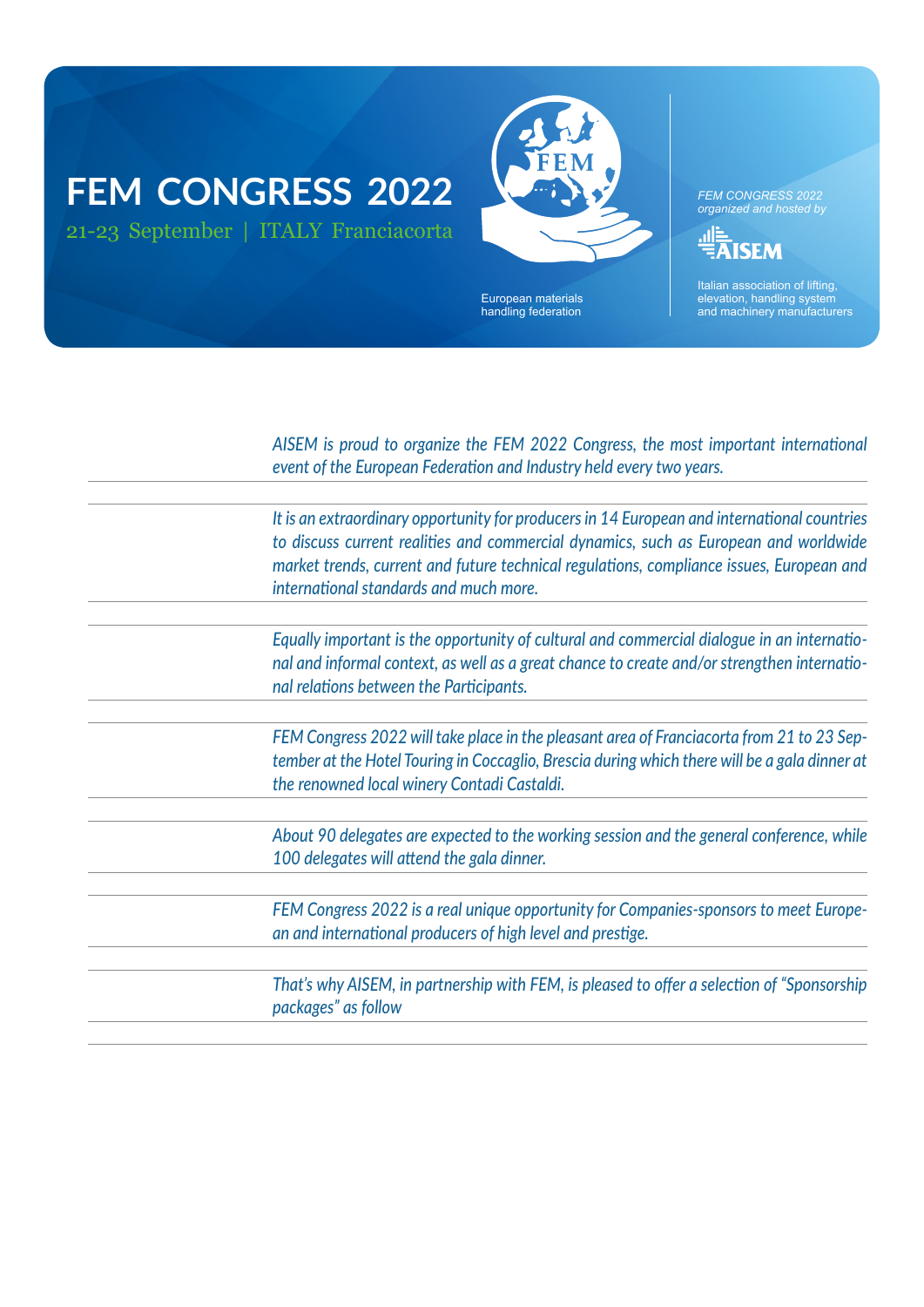## **FEM CONGRESS 2022** 21-23 September | ITALY Franciacorta



European materials handling federation

*FEM CONGRESS 2022 organized and hosted by*

.ıl≣ **AISEM** 

Italian association of lifting, elevation, handling system and machinery manufacturers

### *Sponsorship proposals*

### VISIBILITY PACKAGE (A1)

#### Eur 1.500,00 + IVA 22% includes

3 days visibility during meetings:

- Your logo on the roll-up at the registration desk and during General Assembly on 23 September
- Opportunity to distribute Your Company material during Congress registration (inserted in your envelope or shopper)
- Possibility to distribute Your Company customized blocks and pens to use during meetings- Contacts of the registered delegates who have accepted the transfer of data to third parties

#### DINNER PACKAGE (A2)

#### Eur 3.000,00 + IVA22% includes

- Visibility Package- Nr 2 of your company representatives at the dinner- Table with sign with Your logo
- Your logo on the roll-up at Gala dinner location
- Contacts of the registered delegates who have accepted the transfer of data to third parties

#### GADGET PACKAGE (B3)

#### Personalized wine bottles with your logo

**100 BOTTLES (0,75lt each)**

**Franciacorta Contadi Castaldi Brut Eur 24,00 + IVA 22% per unit Franciacorta Contadi Castaldi Saten Eur 29,00 + IVA 22% per unit** 

**Contadi Castaldi Curtefranca Bianco doc Eur 17,00 + IVA 22% per unit**

- Packaging included & Personalization include:
- Contadi Castaldi box
- Sticker (size 10x10cm) personalized with Your logo (lay-out to be defined)
- Paper collar (size 6.5x14cm) personalized with Your logo (lay-out to be defined)

*TO BE A SPONSOR OF FEM CONGRESS 2022 OR FOR ANY FURTHER INFORMATION YOU MAY NEED PLEASE CONTACT:*

ANIMA | *Mrs Simonetta Galletti [galletti@anima.it](mailto:galletti%40anima.it%20?subject=)* 

**Mobile: +39 335.6782779**